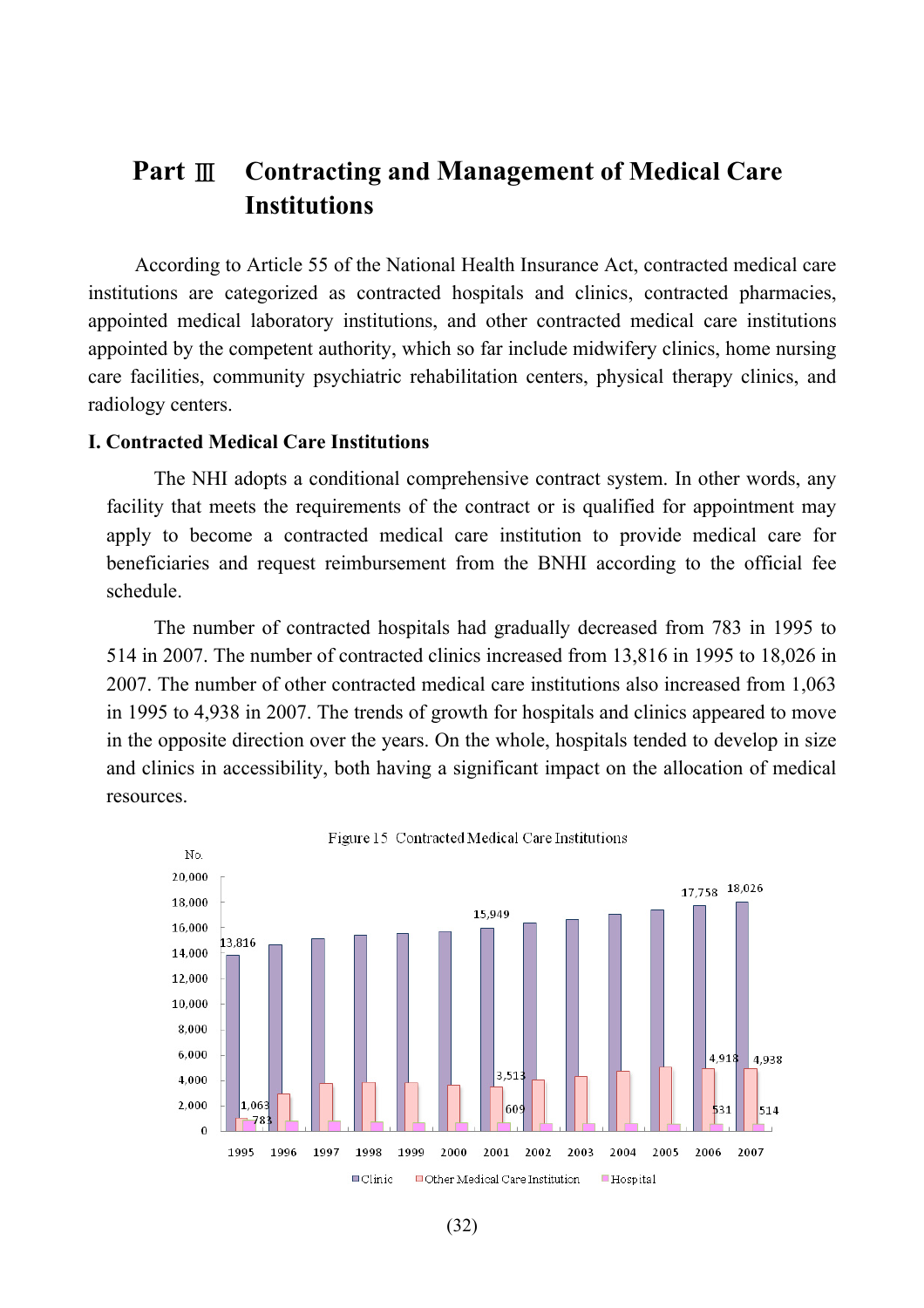## (1) Contracted Hospitals and Clinics

As of the end of 2007, there were 18,540 contracted hospitals and clinics with the BNHI, which increased by 251 from the end of the previous year with a growth of 1.4%. Among them there were 947 medical care institutions that provided both inpatient and outpatient services, including 492 hospitals (23 academic medical centers, 72 metropolitan hospitals, and 397 local community hospitals) and 455 obstetrics & gynecology clinics. There were 17,593 medical care institutions that provided only outpatient services, including 11 western medical hospitals, 8,837 western medical clinics, 22 Chinese medical hospitals, 2,772 Chinese medical clinics, and 5,951 dental clinics.





End of 2007

Note: General Hospitals include 23 Academic Medical Centers, 72 Metropolitan Hospitals, and 397 Local Community Hospitals

In terms of BNHI regions, Taipei Branch had the largest number of contracted institutions at  $5,806$  (31.3%), followed by Central Branch at  $4,180$  (22.5%), Kao-Ping Branch at 3,176 (17.1%), Southern Branch at 2,694 (14.5%), Northern Branch at 2,261 (12.2%), and Eastern Branch the smallest at 423 (2.3%). In terms of city, Taipei County had the largest at 2,681, followed by Taipei City at 2,514 and Kaohsiung City at 1,611.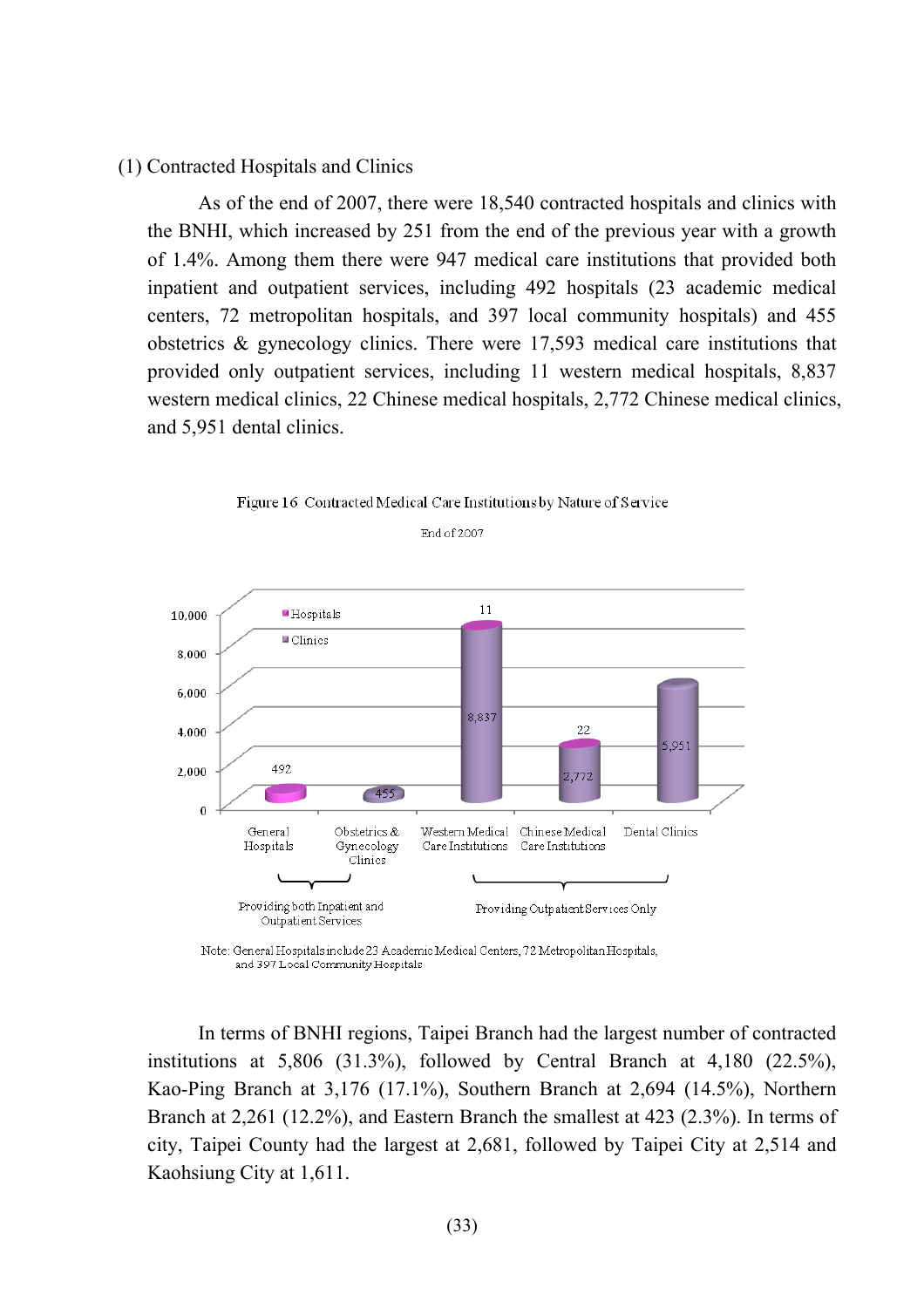

Figure 17 Contracted Medical Care Institutions by BNHI Branch and Locale

(2) Contracted Pharmacies and Other Medical Care Institutions

As of the end of 2007, there were 4,061 contracted pharmacies under the NHI scheme which increased by 25 from the end of the previous year. In terms of BNHI branch, Taipei Branch had the largest number of contracted pharmacies at 1,298 (32.0%), followed by Central Branch at 753 (18.5%), and Southern Branch at 725 (17.9%). In terms of city/county, Taipei County had the largest number of contracted pharmacies at 648, followed by Taipei City at 479 and Taoyuan County at 395.

Medical laboratory institutions numbered 210, which decreased by 3 from the end of the previous year. Central Branch had the largest number of medical laboratory institutions at 64, followed by Southern Branch at 43 and Taipei Branch at 40. Also, 474 hospitals and independent home nursing care facilities provide home nursing care services. Taipei Branch had the largest number at 113, followed by Kao-Ping Branch at 95 and Southern Branch at 83. A total of 18 midwifery clinics offered prenatal exams and delivery services. Community psychiatric rehabilitation centers numbered 143. Taipei Branch had the largest number at 64, followed by Northern Branch at 23. Physical and occupational therapy clinics numbered 23. Central Branch had the largest number at 10, followed by Kao-Ping Branch at 9. 9 Radiology centers, which were located 4 at Central Branch, 3 at Northern Branch, and 2 at Taipei Branch.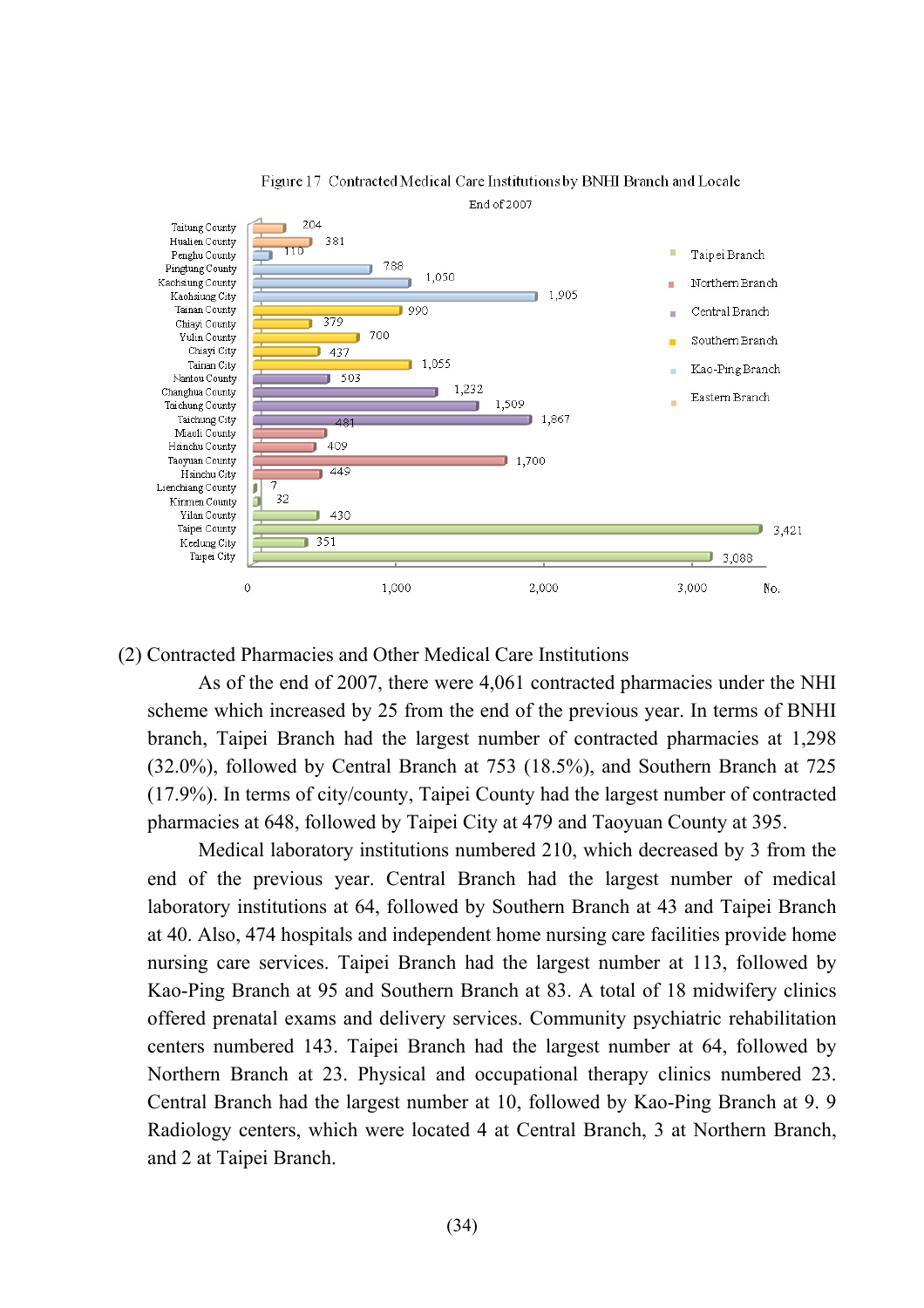

#### Figure 18 Contracted Other Medical Care Institutions by Nature of Service

## **II. Insured Beds**

Since the implementation of the NHI scheme, the number of hospitals had decreased every year while the number of hospital beds increased sharply. The number of acute beds showed a growth of 57.0% from the years 1995 to 2007 while the number of insured acute beds increased by 70.5%. The number of chronic beds showed a growth of 62.8% from the year 1995 to 2007 while the number of insured chronic beds increased by 62.3%.



As of the end of 2007, there were 141,370 beds in the Contracted medical care institutions. Among them there were 123,982 acute beds, including 70,424 general beds,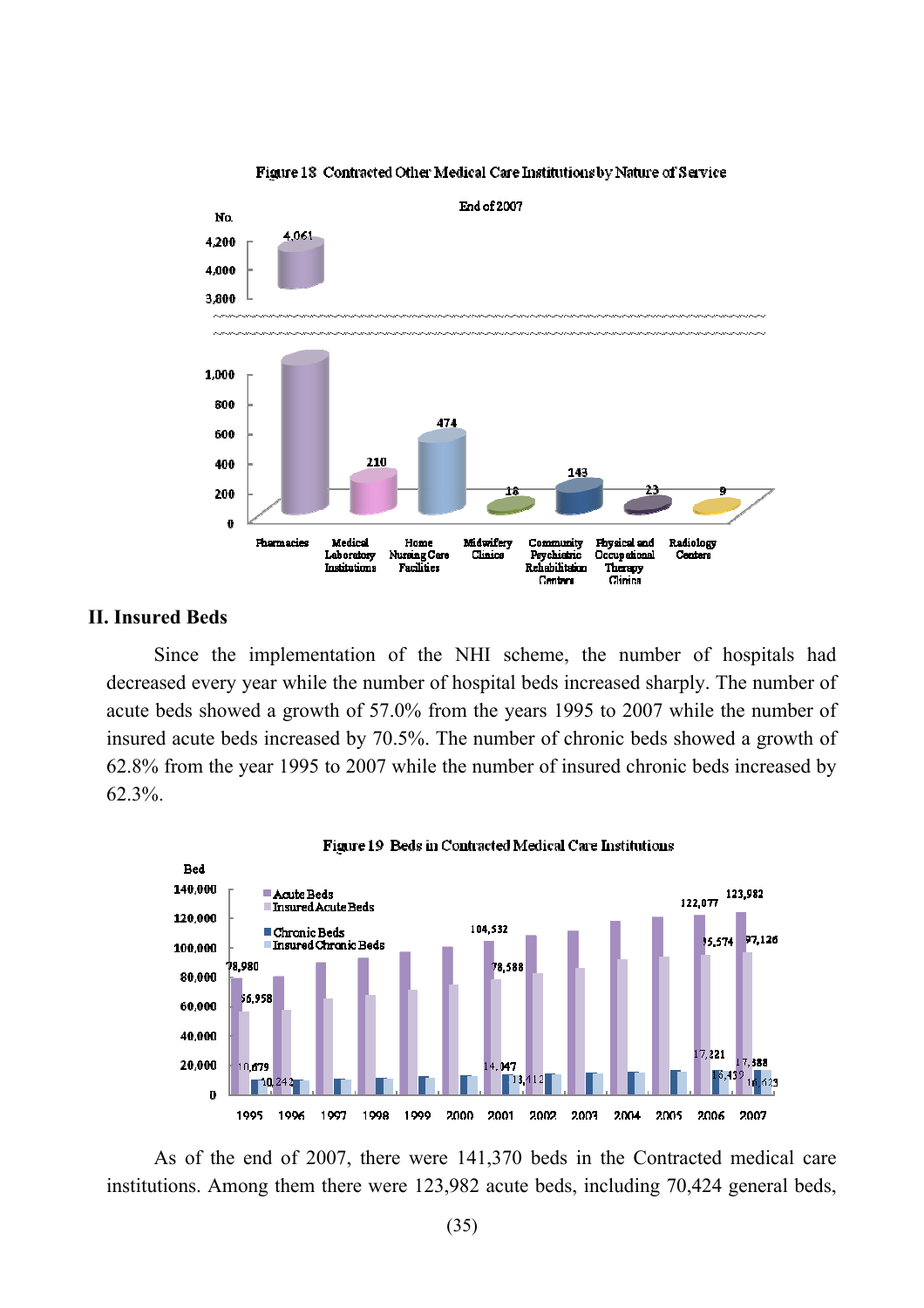6,231 psychiatric beds, and 47,327 special beds (including 7,037 intensive care beds, 366 burn care beds, 13,504 hemodialysis beds, 6,810 nursery beds, 8,320 emergency observation beds, 549 hospice and palliative care beds, 1,148 isolation beds, 5,573 respiratory care beds, and 3,200 other beds). There were 17,388 chronic beds, including 3,992 general beds, 40 T.B. beds, 45 leprosy beds, and 13,311 psychiatric beds.



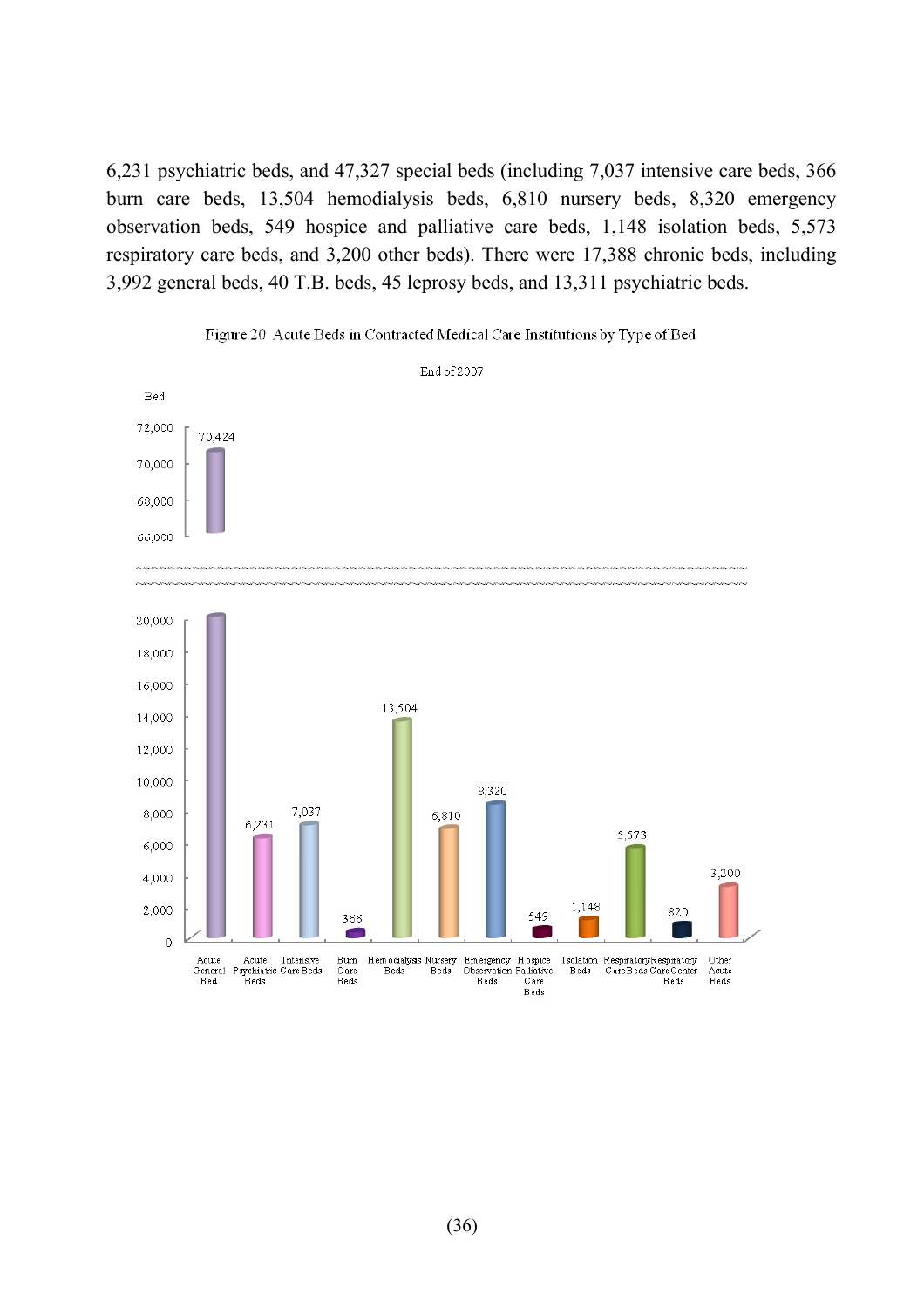

Figure 21 Chronic Beds in Contracted Medical Care Institutions by Type of Bed

According to Article 36 of the Regulations Governing Contracting and Management of National Health Insurance Medical Care Institutions, an insurance ward refers to a ward provided by a contracted hospital to an Insurance beneficiary in receiving hospital care without charging the patient with additional fees. According to Article 37 of the same regulations, the ratio of insured beds in insurance wards to the total number of beds should be maintained separately by the total number of acute beds and the total number of chronic beds. Calculation of the total number of beds in acute care wards shall include the number of ordinary beds, intensive care beds, burn care beds, and psychiatric beds. As of the end of 2007, the number of insured beds in the contracted medical care institutions was 113,749 beds in total, accounting for 80.5% of the overall 141,370 beds. The number of insured beds increased by 1,736, or 1.5%. Among them there were 97,126 acute insured beds, accounting for 71.8% of the overall acute beds, and 16,623 chronic insured beds, accounting for 95.6% of the overall 17,388 chronic beds. In terms of bed type, acute insured beds included 44,187 general beds, 5,889 psychiatric beds, 7,037 intensive care beds, 366 burn care beds, 13,504 hemodialysis beds, 6,810 nursery beds, 8,320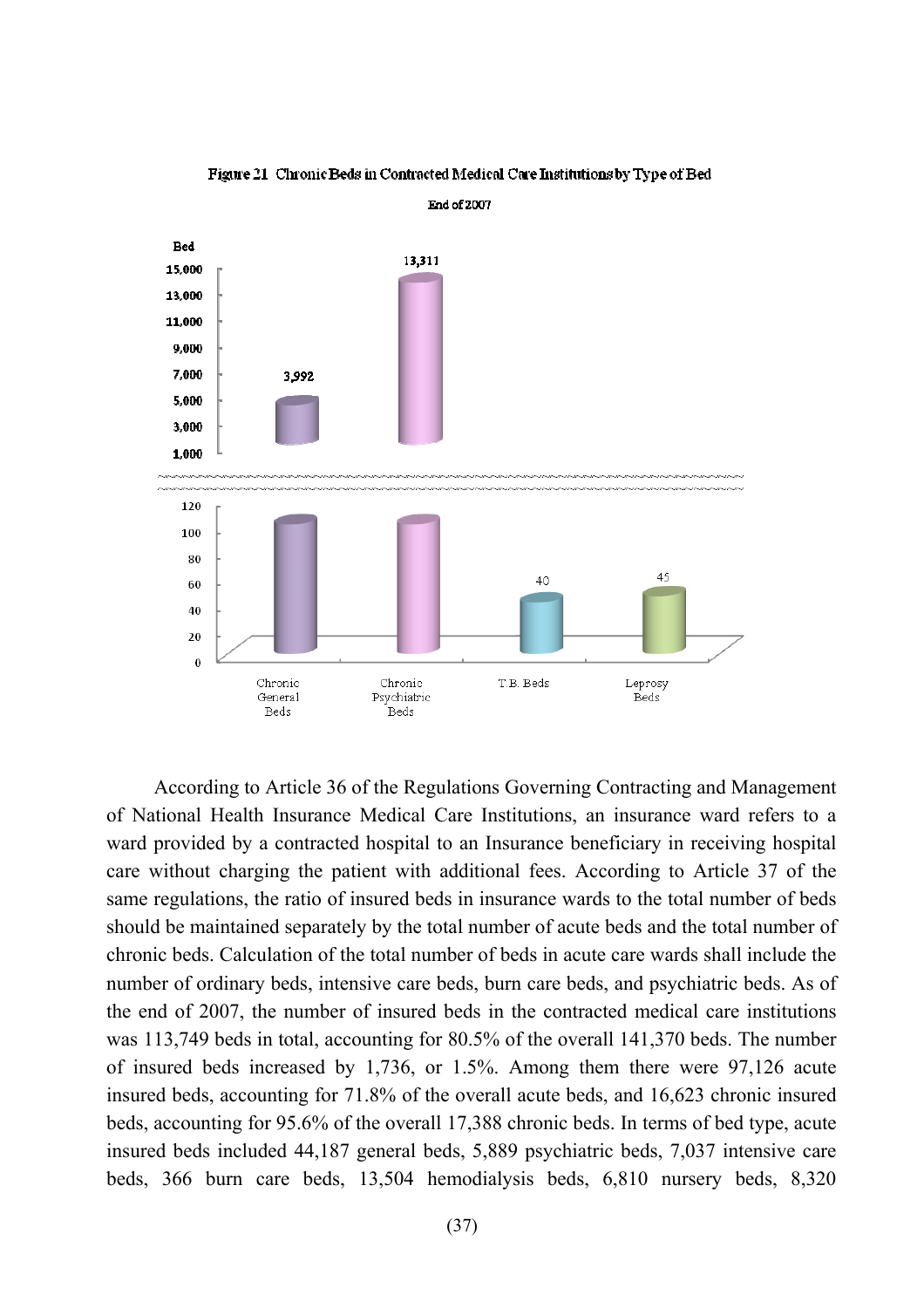emergency observation beds, 272 hospice and palliative care beds, 1,148 isolation beds, 5,573 respiratory care beds, 820 beds at respiratory care centers, and 3,200 other beds. Chronic insured beds included 3,365 general beds, 13,173 psychiatric beds, 40 T.B. beds, and 45 leprosy beds.



Figure 22 Ratio of Non-Insured Beds in Contracted Medical Care Institutions by Type of Bed

## **III. Management of the Contracted Medical Care Institutions**

Since its establishment in March 1995, the BNHI has been putting more emphasis on the supervision of contracted medical care institutions to prevent waste or fraudulent behaviors towards medical resources. In addition, the Bureau also follows the Regulations Governing Contracting and Management of National Health Insurance Medical Care Institutions to reinforce the reviews of violation as well as the management of abnormal activities. The reviews focus on the minority that intentionally commit fraud to falsely claim insurance benefits and, when appropriate, assist the related judiciary authorities in investigations of serious offenses committed by contracted medical care institutions.

In 2007, 241 medical care institutions were penalized by reduced reimbursement, 165 by corrections, 149 by suspension of contract ranging from 1 month to 3 months, and 17 by contract termination, making a total of 572 institutions. The number of medical care institutions with violation increased by 156.5% from the years 1995 to 2007. The number of institutions with penalties had the largest increase whereas the number of institutions with corrections or termination of contract declined over the years.